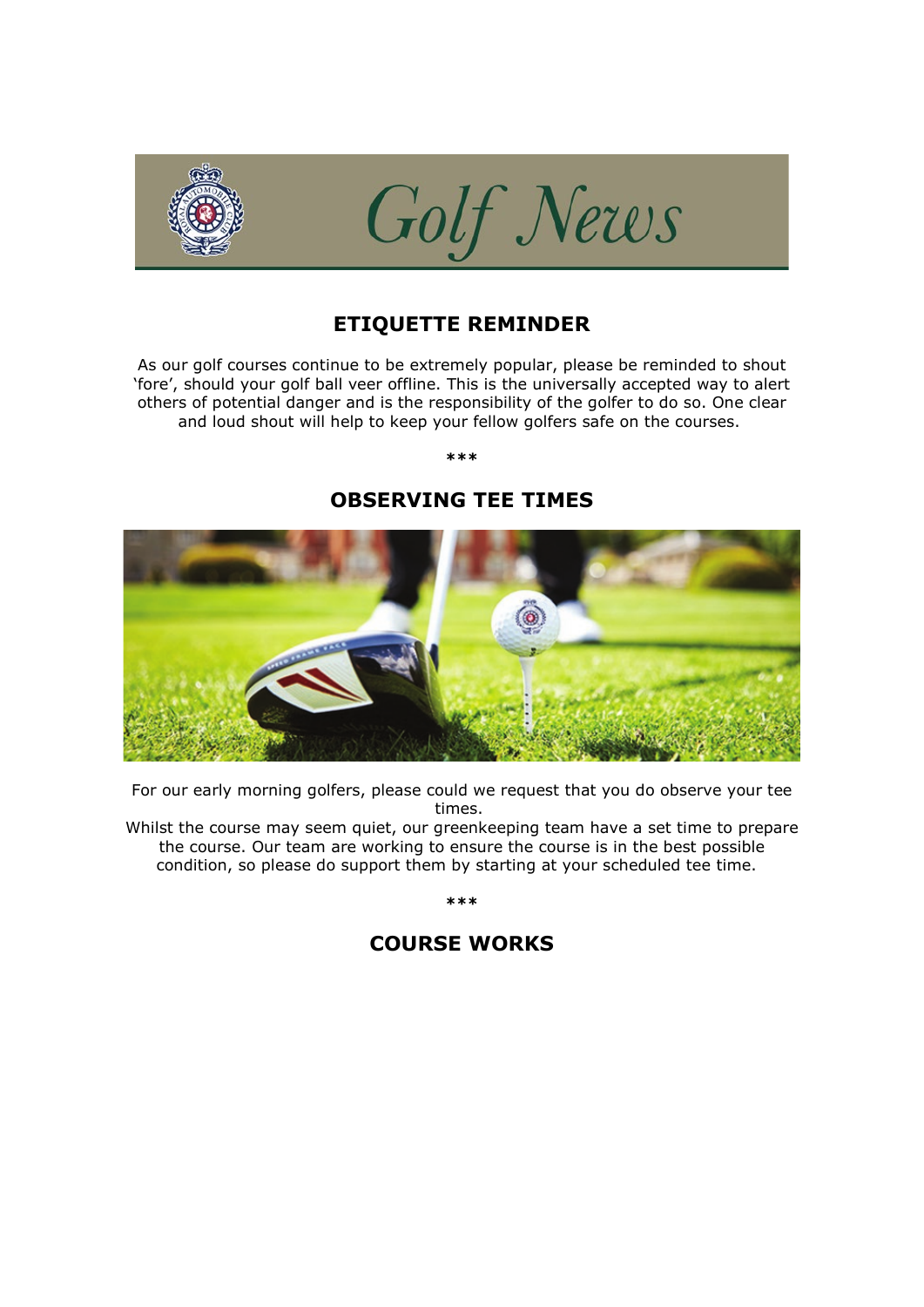

At long last it looks like warmer weather will be moving into the South East over the next few days and into next week. With ground temperatures slowly rising, we are starting to see Poa Annua seed on the greens.

The different grass species that make up our greens all start to grow at different ground temperatures which means that at this time of year it can cause bumpy greens. To help ensure smooth playing surfaces, this week we will be starting our top-dressing programme. This approach will contribute to the desired playing surfaces throughout the season.

Over the next week we will also be carrying out some work on the 7th and 11th greens on the Coronation Course. These greens are showing signs of Silver Moss, however due to the hard work completed over the past 18 months our root structure is now healthy enough for us to move onto moss removal.

The process to complete the work on hole 7 and 11 will be as follows:

1. We will divide the greens into two halves - front and back. 2. The back half of each green will be sprayed first with a moss removal product. When this has had time to take effect we will core, seed and top dress these areas. 3. Once these areas have recovered fully, we will then do the front half of both greens in the same manner.

This work will dramatically improve, what are our two weakest greens on the estate.

Thanks and best wishes.

**Iain Dye** Course Manager

**\*\*\***

## **MIXED ROLL UP**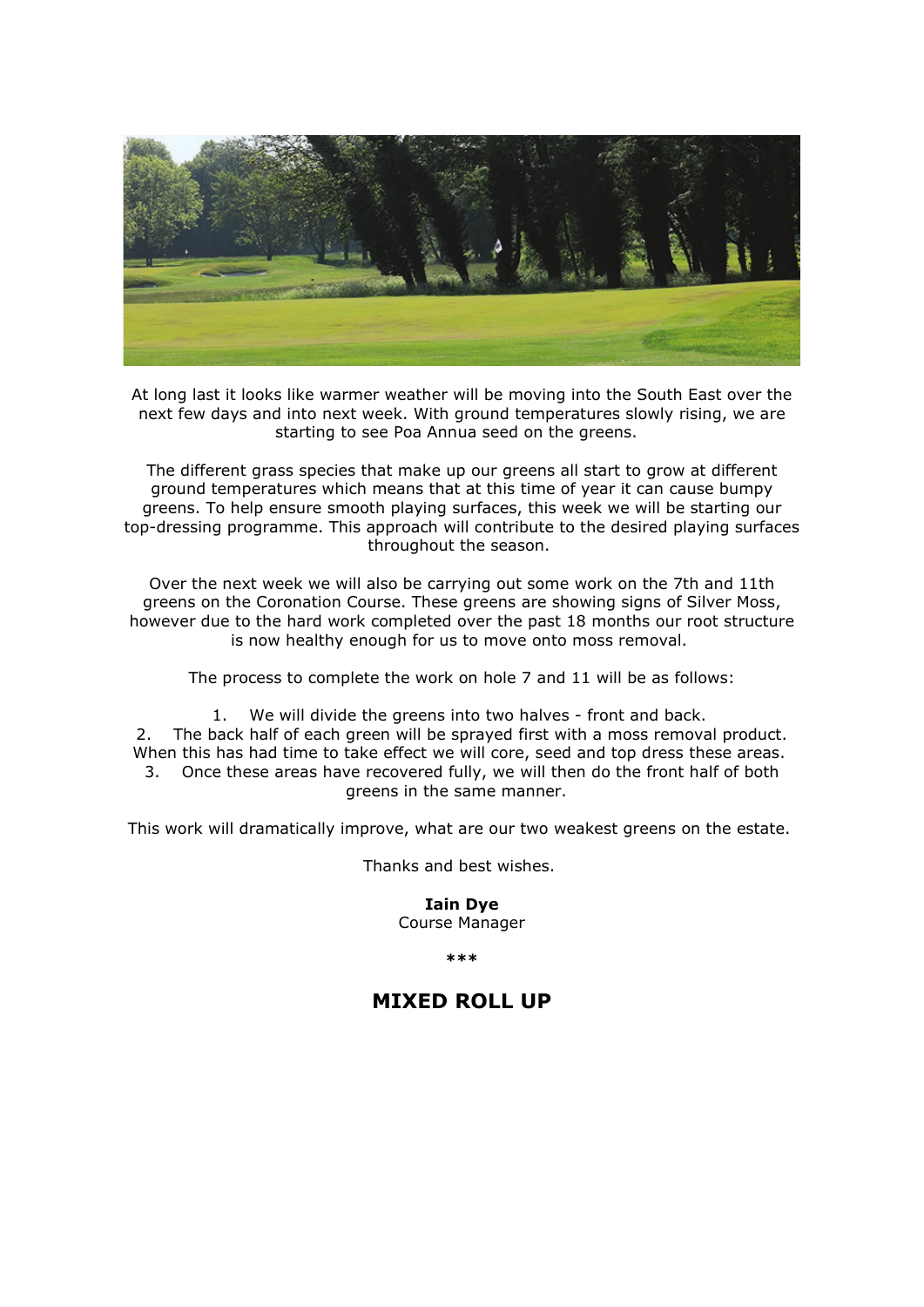

**Old Course, 9 Holes Thursday 19 May**

We are pleased to announce, that the first Mixed Roll Up is on **Thursday 19 May**. Please register on the Spike Bar Terrace from **4.00pm**. The 1st tee time will be at **4.30pm** and last at **5.40pm**. Non-Golf Pass Holders are welcome to play and pay the appropriate green fee

**\*\*\***

### **MEN'S MONTHLY DIVISION 3 STABLEFORD**



#### **Old Course Saturday 28 May**

This competition is open to male Pass Holders with a Handicap Index from 18.5-54.0. Please play off the yellow tees. If you would like to play in this competition, please **[sign-up online](http://click.email.royalautomobileclub.co.uk/?qs=13c1714d9ac6c3d6966b58fa5153fdbaf8250acf8c86ed1160dcdb56533eb29abed156ba9f86af709cbaff69c1d1091c75bf4b7e3fbe11b6)**.

**\*\*\***

## **MIXED FOURSOMES TROPHY**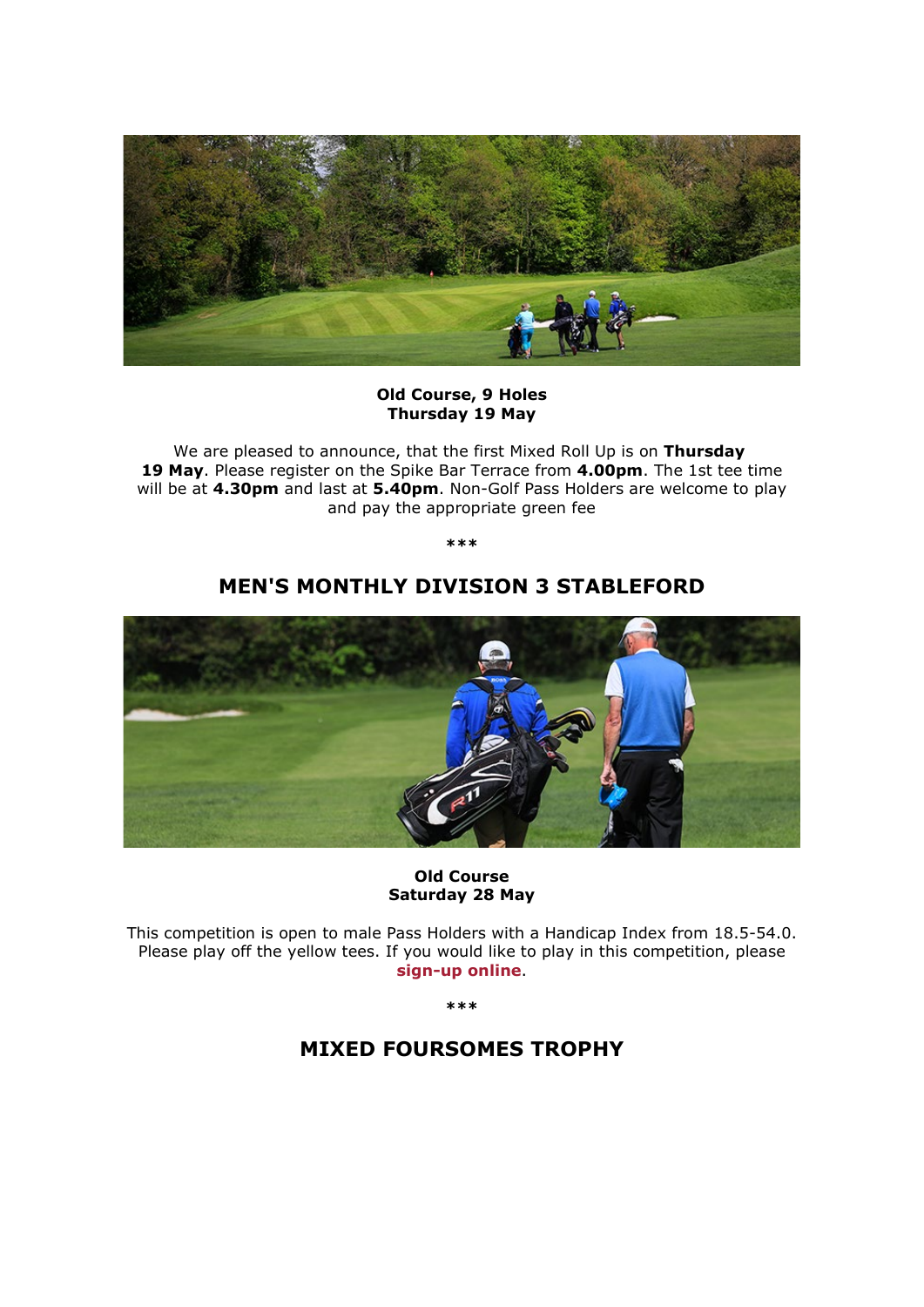

#### **Old Course Sunday 29 May**

This is to be played from the Men's card. Men are to tee off from white tees and ladies from the red tees. Maximum handicap index entry for this competition is 54.0.

All Golf Pass Holders must have three Club competitions on their record to be eligible to play in this Honours Board competition. If a new member has transferred in from another club, they must have a full complement of 20 scores on their WHS Handicap Index record.

If you would like to enter this competition, please **[sign-up online](http://click.email.royalautomobileclub.co.uk/?qs=13c1714d9ac6c3d6966b58fa5153fdbaf8250acf8c86ed1160dcdb56533eb29abed156ba9f86af709cbaff69c1d1091c75bf4b7e3fbe11b6)**.

**\*\*\***

# **PETER MILLAR AND TEMPLE SPA PROMOTION**

#### **The Club Shop Saturday 7 May**

We are running a special promotion on **Saturday 7 May** in the Club Shop. Members and guests will receive £20.00 off when they spend £150.00 or more in one transaction on Peter Millar golf clothing and Temple Spa luxury skincare, spa and beauty products in the Club Shop.

Please note that hardware is not included in this promotion. This promotion is only available in-store and not online. For further information, please email the **[Club](mailto:proshop@royalautomobileclub.co.uk?subject=Peter%20Millar%20Promotion%20and%20Spend%20%C2%A3150.00%20and%20Receive%20%C2%A320.00%20Off)  [Shop](mailto:proshop@royalautomobileclub.co.uk?subject=Peter%20Millar%20Promotion%20and%20Spend%20%C2%A3150.00%20and%20Receive%20%C2%A320.00%20Off)**.